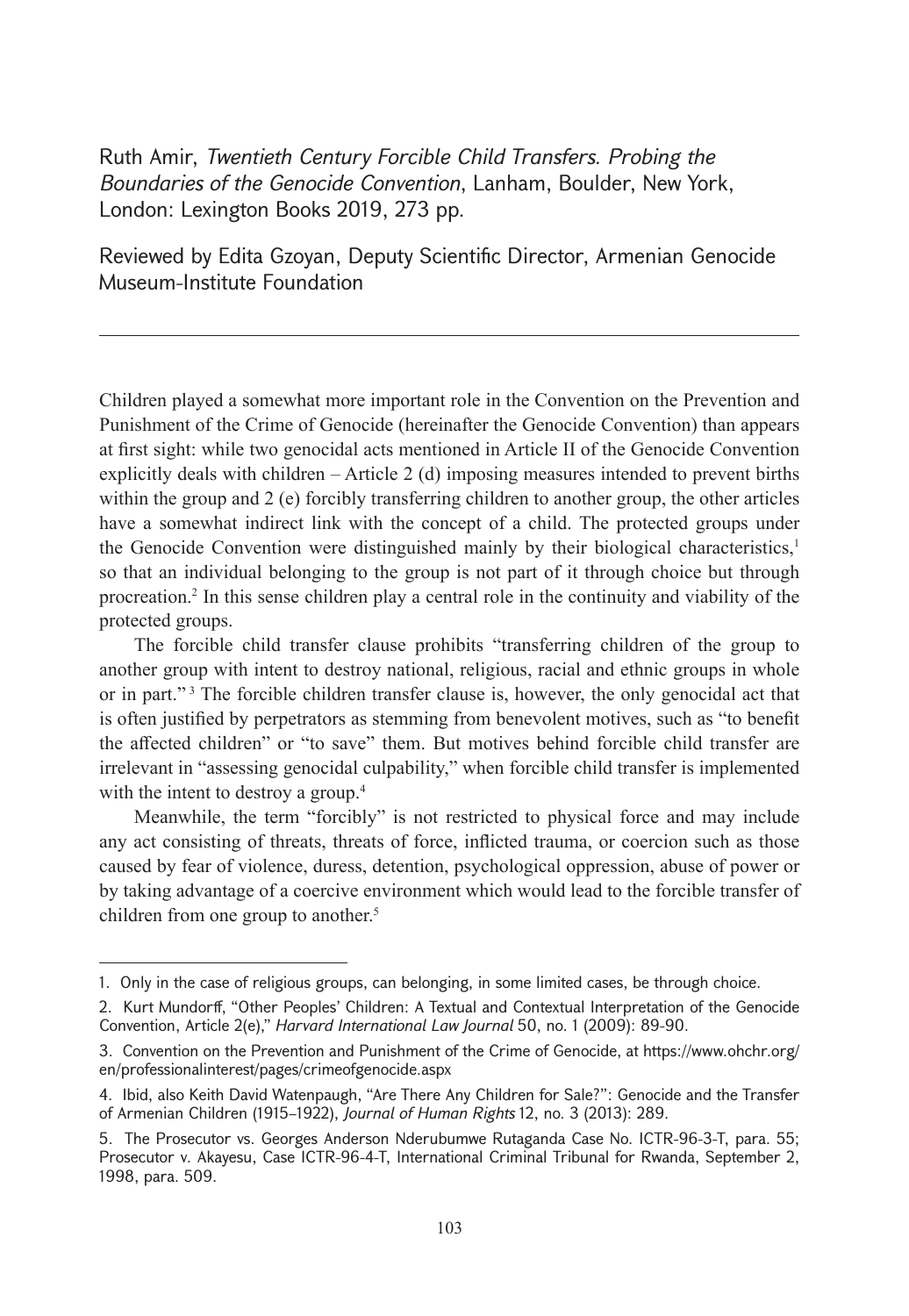Two massive programs of forced removal of children were implemented during the Armenian Genocide of World War I and the Holocaust during II World War with the former being considered as classical case of a genocidal forcible child transfer. Forcible transfer of Armenian children and their assimilation into the Turkish society was a structural component of the Ottoman genocidal policy and was one of the methods used for the destruction of the Armenians during the Armenian Genocide. During the death marches, vast numbers of Armenian children (also young women) were forcibly transferred and incorporated into the enemy group.<sup>6</sup> A similar policy was implemented during WWII when "racially valuable" children, mainly Polish, were forcibly removed from the occupied eastern lands to Germany for Germanization.7 According to a well-designed plan nearly 200,000 *racially valuable*  children were transferred to special institutions, orphanages or German families.

Other wide scale child removal programs were connected with colonization and further westernization or "education" of indigenous children. Starting from the mid nineteenth century in Australia, Canada and the United States, indigenous children were transferred from their groups for acculturation.<sup>8</sup> During 1920-1970s the Swiss government removed Roma children for the same purpose.<sup>9</sup> Starting from 1920s a policy of Russification of indigenous Siberian children was carried out by removing and placing them in distant schools of the Soviet Union.<sup>10</sup>

Despite being an old phenomenon with many examples in history, forcible child transfer has only recently gained considerable scholarly attention.<sup>11</sup>

10. Nikolai Vakhtin, *Native Peoples of the Russian Far North* (Minority Rights Group, 1992), 36.

<sup>6.</sup> See for example Watenpaugh, "Are There Any Children for Sale?": 283-295; [Lerna Ekmekçioğlu](http://history.mit.edu/people/lerna-ekmekcioglu), *Recovering Armenia. The Limits of Belonging in Post-Genocide Turkey* (Stanford, California: Stanford University Press, 2016); Uğur Ümit Üngör, "Orphans, Converts and Prostitutes: Social Consequences of War and Persecution in the Ottoman Empire, 1914-1923," *War in History* 19, no. 2 (2012): 173-192.

<sup>7.</sup> For more on this see the International Military Tribunal, Trials of War Criminals, selected and prepared by the United nations War Crimes Commission, Volume XIII, (London: His Majesty's Stationery Office, 1949); Trial of Ulrich Greifelt and others, United States Military Tribunal, Nuremberg,  $10<sup>th</sup>$ October, 1947 – 10<sup>th</sup> March, 1948; International Military Tribunal, Trials of War Criminals before the Nuremberg Military Tribunals Under Control; Council Law No. 10, Nuremberg, October 1946 – April 1949, Vol. 4 (Washington DC: United States Government Printing Office, 1949), 674-687.

<sup>8.</sup> Ruth Amir, "Killing Them Softly: Forcible Transfers of Indigenous Children," *Genocide Studies and Prevention: An International Journal* 9, no. 2 (2015): 41-60. Also see Margaret Jacobs, *A Generation Removed: The Fostering and Adoption of Indigenous Children in the Postwar World* (Lincoln: University of Nebraska Press, 2014); Margaret Jacobs, *White Mother to a Dark Race: Settler Colonialism, Maternalism, and the Removal of Indigenous Children in the American West and Australia, 1880-1940* (Lincoln: University of Nebraska Press, 2009).

<sup>9.</sup> Mundorff, "Other Peoples' Children," 64.

<sup>11.</sup> The first major contribution in this direction is the work of Kurt Mundorff, "Other Peoples' Children: A Textual and Contextual Interpretation of the Genocide Convention, Article 2(e)," *Harvard International Law Journal* 50, no. 1 (2009): 61-127; some separate aspects of the issue were addressed by Tara Zahra, *The Lost Children: Reconstructing Europe's Families after World War II* (Cambridge, Massachusetts, and London: Harvard University Press, 2011); [Sonja C. Grover,](https://www.google.am/search?hl=ru&tbo=p&tbm=bks&q=inauthor:%22Sonja+C.+Grover%22) *Child Soldier Victims of Genocidal Forcible Transfer: Exonerating Child Soldiers Charged With Grave Conflict-related International Crimes* (Berlin: Springer Publishing, 2012); [Sonja C. Grover](https://www.google.am/search?hl=ru&tbo=p&tbm=bks&q=inauthor:%22Sonja+C.+Grover%22), *Humanity's Children: ICC Jurisprudence and the Failure to Address the Genocidal Forcible Transfer of Children* (Berlin: Springer Publishing, 2012); [Sonja C.](https://www.google.am/search?hl=ru&tbo=p&tbm=bks&q=inauthor:%22Sonja+C.+Grover%22)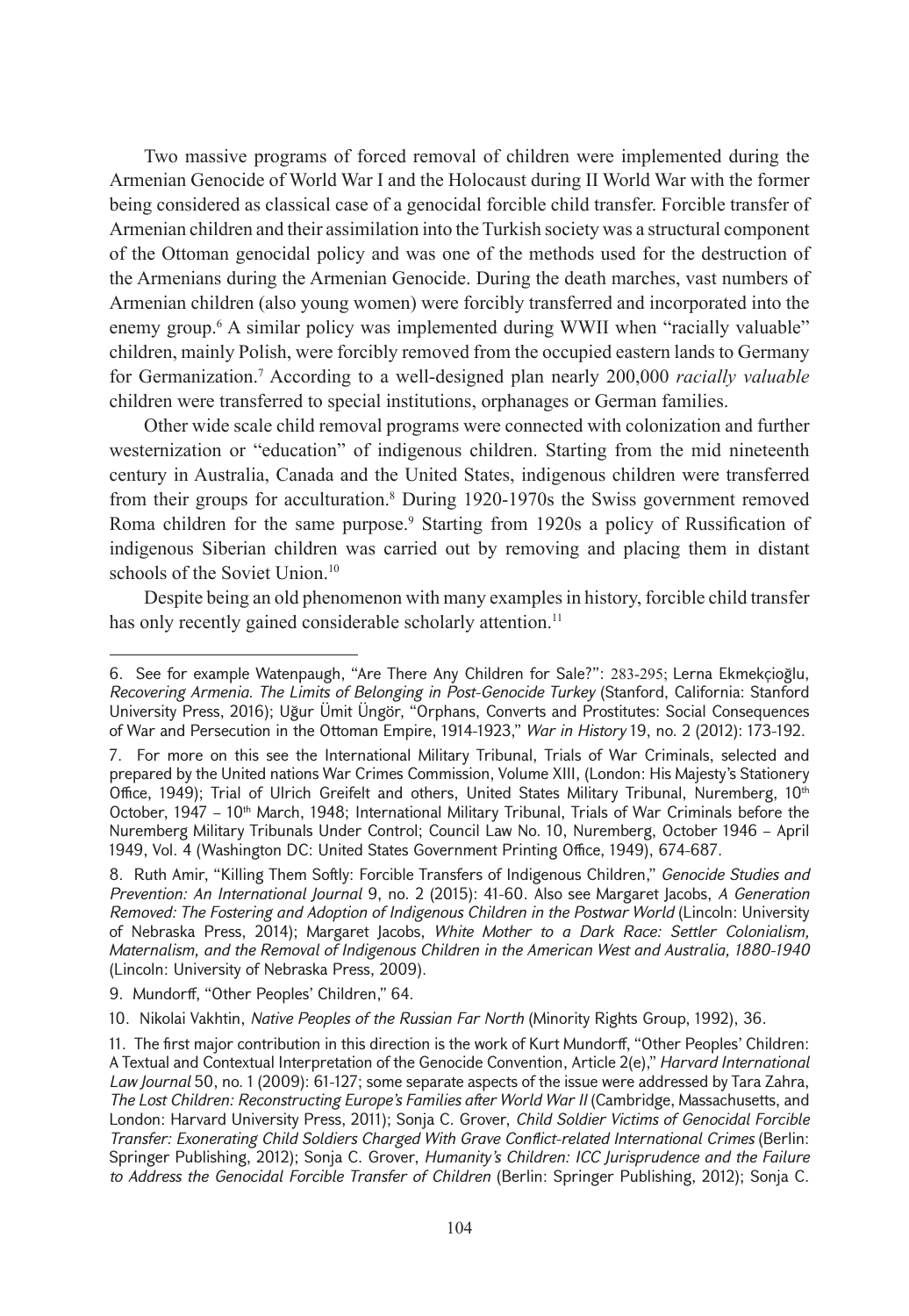Ruth Amir's book is a major attempt at bringing the issue of forcible child transfer to the reader by presenting a detailed analysis of the legal history of the forcible child transfer clause within the context of genocide. By referring to different historical examples, the author argues that recognition should be granted to children of any identifiable group that have been forcibly transferred, as a fifth protected group under the Genocide Convention, by adding a special Protocol to it.

The book consists of a detailed introduction, three parts (six Chapters, including a Conclusion), as well as a Bibliography and an Index. In the Introduction Amir presents the forcible transfers of children from one group to another as an old phenomenon that developed with modernity. She views a blood tax*, Devshirme,* in the Ottoman Empire as an early example of forcible child transfer  $(14<sup>th</sup> – 17<sup>th</sup>$  centuries).<sup>12</sup> She also points out that children were also removed for religious purposes in the 15<sup>th</sup> century, for filling the shortage of slaves, the westernization programs starting at the end of the 19<sup>th</sup> century, etc.

Amir examines certain  $20<sup>th</sup>$  century forcible child transfer programs aimed at children with a particular collective identity, such as "nationality, political affiliation, economic class or ethnicity." Among these she mentions the removal of Armenian children to Turkish homes and institutions during the Armenian Genocide, Stalin's mass-deportations of women and children from the Baltic States, and Hitler's Germanization of Polish children. Some other examples of forcible child transfer brought by the author relates to political conflicts in Cuba,<sup>13</sup> Spain,<sup>14</sup> Argentina,<sup>15</sup> Israel,<sup>16</sup> and Belgium.<sup>17</sup>

Part 1 of the book provides a detailed legal analysis of the crime of genocide by paying a considerable attention to the notion of groupism as "a major constitutive element of genocide." The whole legal analysis is paralleled with Raphael Lemkin's broader notion of genocide and the intentions of the people drafting the Genocide Convention.

In Chapter 2 of Part 1 Amir concentrates on the legal analysis of the forcible transfer clause assessing it as protecting "children as a subgroup of a protected group." In this part of the book the author argues for granting protection to children of any identifiable group as the fifth protected group under the Genocide Convention. Her argument is based on four pillars. First, children are recognized as a special protected group by national and international

17. Children born to Congolese and Belgian parents who were reclaimed by Belgium after decolonization.

[Grover](https://www.google.am/search?hl=ru&tbo=p&tbm=bks&q=inauthor:%22Sonja+C.+Grover%22), "Child Soldiers as Victims of 'Genocidal Forcible Transfer': Darfur and Syria as Case Examples," *The International Journal of Human Rights* 17, no.3 (2013): 411–427; Robert van Krieken, "Rethinking Cultural Genocide: Aboriginal Child Removal and Settler-Colonial State Formation," *Oceania* 75, no. 2 (2004): 125-151; Jonas Nilsson, "The Vŭckovi´c Trial in Kosovo – Deportation and Forcible Transfer under the Definition of Genocide," *Nordic Journal of International Law 71 (2002):* 545–555.

<sup>12.</sup> Young Christian boys were kidnapped, converted to Islam and raised as Muslims, being trained for military or civil service and later involved in the Janissary military corps.

<sup>13.</sup> Operation Peter Pan, when during 1960-62 over 14,000 unaccompanied Cuban children were moved to the US with a support of the US government against Fidel Castro's regime.

<sup>14.</sup> Forcible transfer of children of Republican families during and after the Spanish Civil War by Franco regime.

<sup>15.</sup> Forcible transfer of children of political dissidents.

<sup>16.</sup> Forcible transfer of immigrant Yemeni Jewish children and their re-education.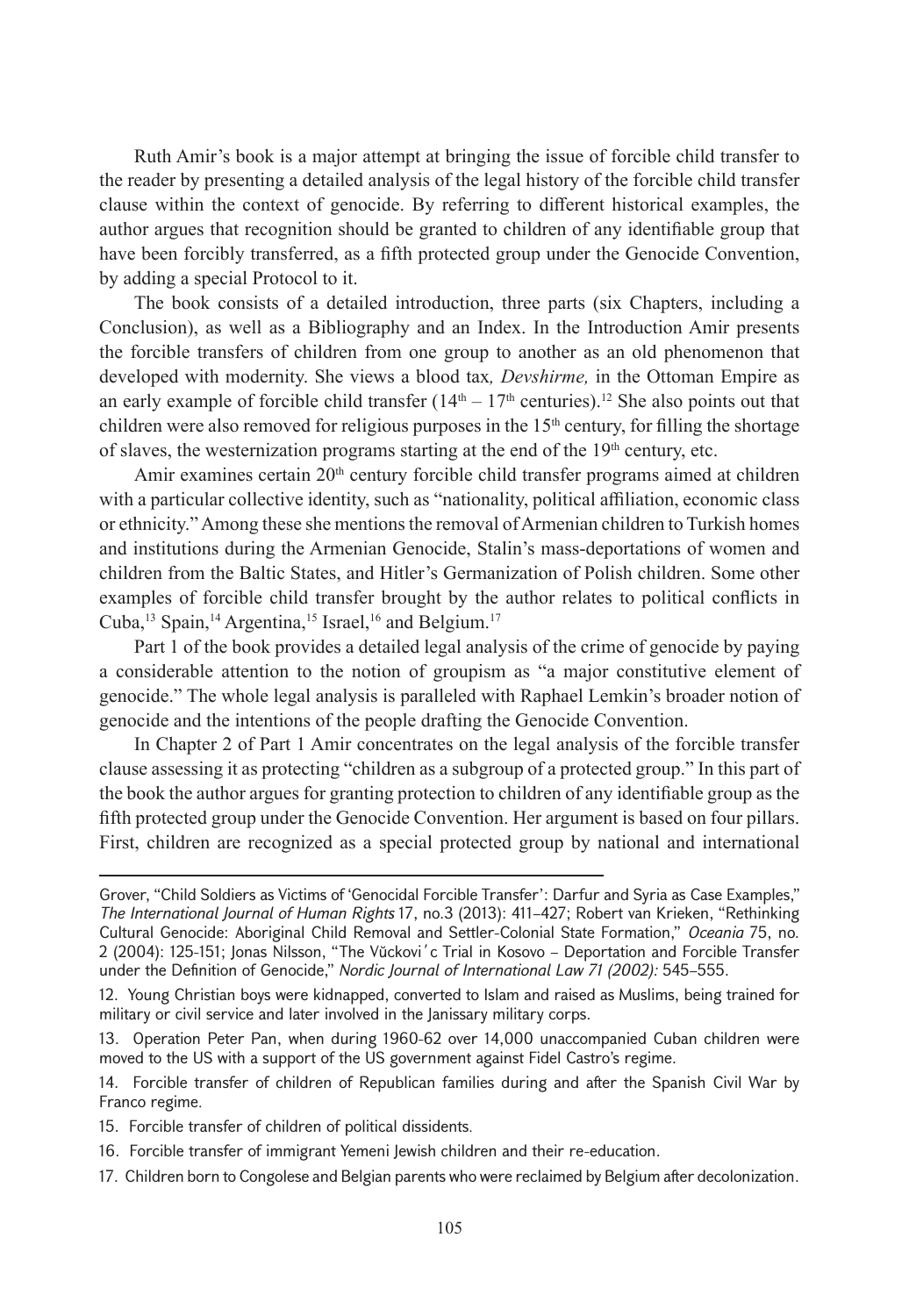law. Second, a child's right is a peremptory norm in international humanitarian and human rights law, as the 1989 Convention on the Rights of the Child is the most rapidly and widely ratified human rights treaty.<sup>18</sup> Third, the Genocide Convention recognizes the invaluable contribution of the protected groups to humanity. Finally, the forcible child transfer clause recognizes the child not only in her/his individual capacity, but as a member of a family and a group.

Each of the following three chapters in Part Two deals with case studies of forcible child transfer, enquiring whether these historical cases could be framed as genocide within the framework of the Genocide Convention. All case study chapters in the book provide a detailed historical background of these cases, the dominant ideology of the perpetrator group followed by their intent to destroy the group. The final sections of these chapters deal with forcible child transfer.

Here the author omits a mention of transfer cases that took place during the Armenian and Jewish genocides and starts with the phase of European colonialism and the forced removal of aboriginal children in Australia, Canada, and USA. In this section Amir highlights the difficulty in defining indigenous people fitting into the category of protected groups under the Genocide Convention.

The forcible transfer of aboriginal children was viewed in the context of "the nineteenth century mega-narrative of progress," which became a political doctrine in the three discussed countries. The forcible removal of indigenous children from their tribal communities to boarding schools and their adoption by foster families was the essence of socialization or westernization that resulted in the eradication of tribal identity and culture. The author concludes that the concepts of civilization and assimilation are sometimes blurred as if they are synonyms. While seriously presenting the philosophy, political doctrine, and the intent of the forcible transfer of indigenous children, the author has a difficulty in putting the indigenous communities under the protected groups of the Genocide Convention, which is somewhat debatable.

The next case studied in the book is that of Jewish immigrant children moved to Israel from Yemen after the 1948 declaration of Israeli independence. At least 1,500 babies and young children were forcibly removed from their families by the Jewish Agency for Israel as part of its activities to absorb immigrants.19 Drawing similarities with indigenous boarding schools and methods, Amir highlights the east-west divide between European and non-European Jews and the Zionist movement. From the first day of immigration Yemeni Jews were singled out as primitive and uncivilized and the need for their civilization and re-education was put forward by the Ben Gurion government. Here Amir stresses the

<sup>18.</sup> Dr. Amir also details some rights listed in the Convention on the Rights of the Child related to the issue, mainly the child's right to be free of discrimination of any kind based on his or her parents' or legal guardian's race, color, sex, language, religion, political or other opinion, national, ethnic, or social origin, property, disability, birth or other status  $(\S 2)$ , to identity  $(\S 7)$ , to grow up in a family environment, to be cared for by his/her parents and not to be separated from his/her parents against their will (except under specified conditions, § 9).

<sup>19.</sup> According to the book this number may be up to 10,000 children.